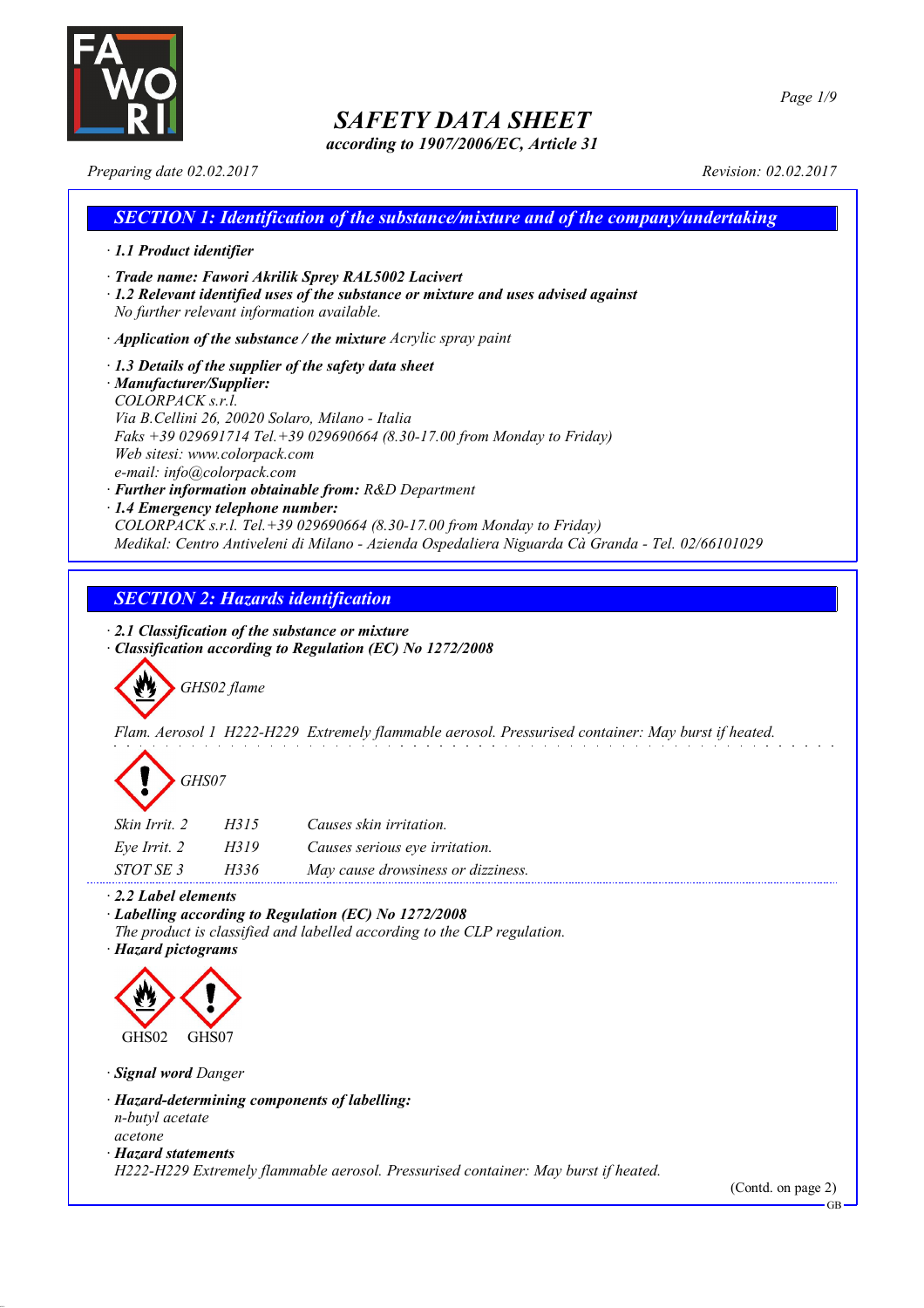*according to 1907/2006/EC, Article 31*

*Preparing date 02.02.2017 Revision: 02.02.2017*

#### *Trade name: Fawori Akrilik Sprey RAL5002 Lacivert*

(Contd. of page 1) *H315 Causes skin irritation. H319 Causes serious eye irritation. H336 May cause drowsiness or dizziness. · Precautionary statements P101 If medical advice is needed, have product container or label at hand. P102 Keep out of reach of children. P103 Read label before use. P210 Keep away from heat/sparks/open flames/hot surfaces. - No smoking. P251 Pressurized container: Do not pierce or burn, even after use. P305+P351+P338 IF IN EYES: Rinse cautiously with water for several minutes. Remove contact lenses, if present and easy to do. Continue rinsing. P405 Store locked up. P410+P412 Protect from sunlight. Do not expose to temperatures exceeding 50 °C/122 °F. P501 Dispose of contents/container in accordance with local/regional/national/international regulations. · Additional information:*

Pressurized container: protect from sunlight and do not expose to temperatures exceeding 50°C. Do not pierce or *burn, even after use.*

- Do not spray on a naked flame or any incandescent material. Keep away from sources of ignition No smoking. *· 2.3 Other hazards*
- *· Results of PBT and vPvB assessment*
- *· PBT: Not applicable.*
- *· vPvB: Not applicable.*

### *SECTION 3: Composition/information on ingredients*

*· 3.2 Chemical characterisation: Mixtures*

*· Description:*

| · Dangerous components: |                                                                                                                                                                                                       |              |
|-------------------------|-------------------------------------------------------------------------------------------------------------------------------------------------------------------------------------------------------|--------------|
|                         | cosolvent                                                                                                                                                                                             | $\leq 2.5\%$ |
|                         | $\langle$ Acute Tox. 4, H302; Acute Tox. 4, H312; Acute Tox. 4, H332; Skin Irrit. 2,<br>H315; Eye Irrit. 2, H319                                                                                      |              |
| CAS: $67-64-1$          | acetone                                                                                                                                                                                               | $25 - 50\%$  |
|                         | EINECS: 200-662-2 & Flam. Liq. 2, H225; $\Diamond$ Eye Irrit. 2, H319; STOT SE 3, H336                                                                                                                |              |
| $CAS: 68476 - 40 - 4$   | Hydrocarbons, C3-4                                                                                                                                                                                    | $25 - 50\%$  |
|                         | EINECS: 270-681-9 & Flam. Gas 1, H220; Press. Gas C, H280                                                                                                                                             |              |
| $CAS: 1330-20-7$        | Xylol, Isomerengemisch (wenn Flammpunkt<21 $^{\circ}$ C)                                                                                                                                              | $10 - 25\%$  |
|                         | $\otimes$ Flam. Lig. 2, H225; $\otimes$ Acute Tox. 4, H312; Acute Tox. 4, H332; Skin Irrit.<br>2. H315                                                                                                |              |
| $CAS: 123-86-4$         | n-butyl acetate                                                                                                                                                                                       | $2.5 - 10\%$ |
|                         | EINECS: 204-658-1 & Flam. Liq. 3, H226; STOT SE 3, H336                                                                                                                                               |              |
| $CAS: 110-82-7$         | cyclohexane                                                                                                                                                                                           | $\leq 2.5\%$ |
|                         | EINECS: 203-806-2 $\otimes$ Flam. Liq. 2, H225; $\otimes$ Asp. Tox. 1, H304; $\otimes$ Aquatic Acute 1, H400;<br>$\triangle$ quatic Chronic 1, H410; $\triangle$ Skin Irrit. 2, H315; STOT SE 3, H336 |              |
|                         | Additional information: For the wording of the listed risk phrases refer to section 16.                                                                                                               |              |

(Contd. on page 3)

GB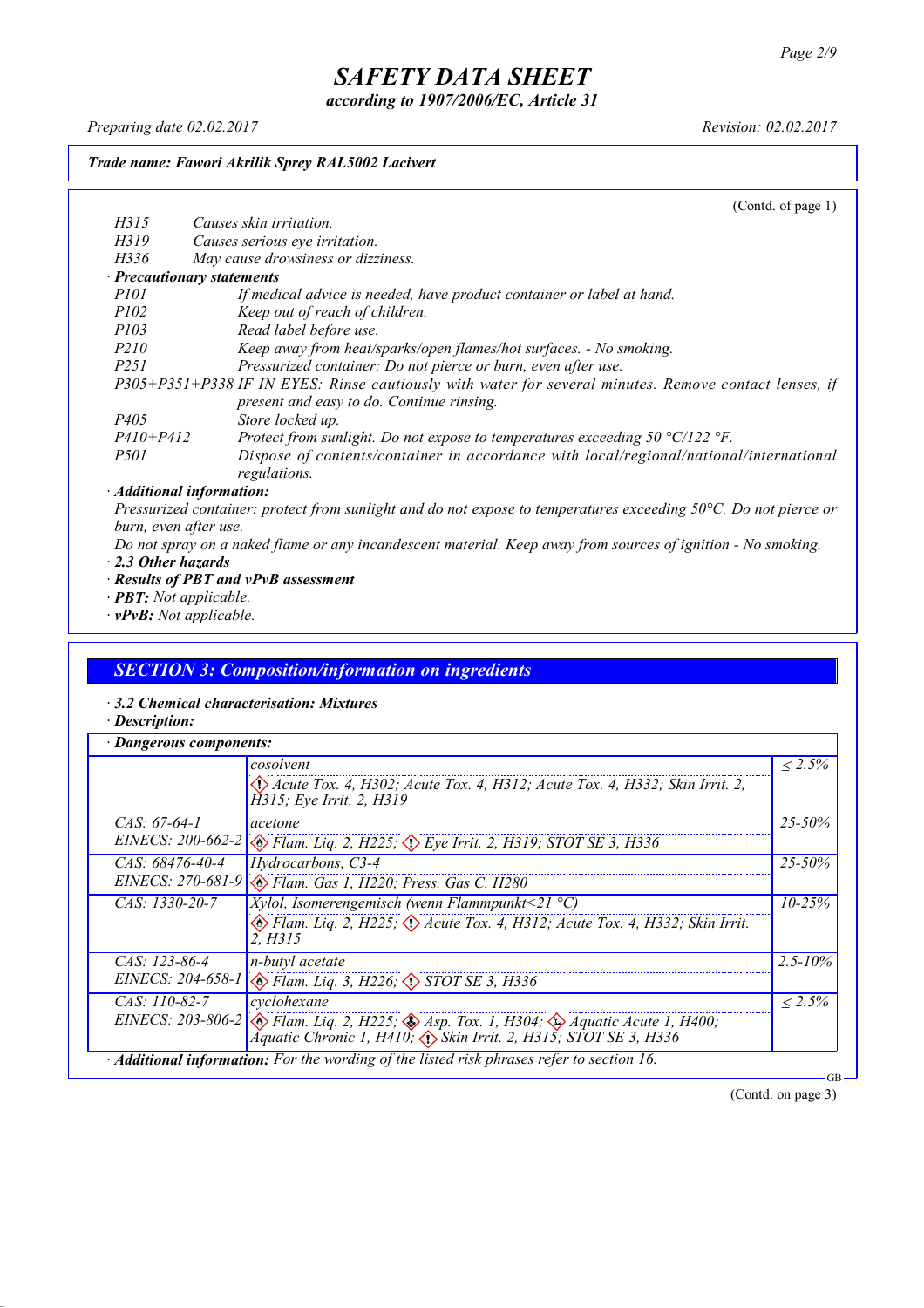*according to 1907/2006/EC, Article 31*

*Preparing date 02.02.2017 Revision: 02.02.2017*

#### *Trade name: Fawori Akrilik Sprey RAL5002 Lacivert*

(Contd. of page 2)

#### *SECTION 4: First aid measures*

*· 4.1 Description of first aid measures*

*· General information:*

Symptoms of poisoning may even occur after several hours; therefore medical observation for at least 48 hours *after the accident.*

*· After inhalation:*

*Supply fresh air. If required, provide artificial respiration. Keep patient warm. Consult doctor if symptoms persist.*

*In case of unconsciousness place patient stably in side position for transportation.*

- *· After skin contact: Immediately rinse with water.*
- *· After eye contact:*

*Rinse opened eye for several minutes under running water. If symptoms persist, consult a doctor.*

*· After swallowing: If symptoms persist consult doctor.*

*· 4.2 Most important symptoms and effects, both acute and delayed No further relevant information available.*

*· 4.3 Indication of any immediate medical attention and special treatment needed*

*No further relevant information available.*

### *SECTION 5: Firefighting measures*

- *· 5.1 Extinguishing media*
- *· Suitable extinguishing agents: CO2, sand, extinguishing powder. Do not use water.*
- *· For safety reasons unsuitable extinguishing agents: Water with full jet*
- *· 5.2 Special hazards arising from the substance or mixture No further relevant information available.*
- *· 5.3 Advice for firefighters*
- *· Protective equipment: Mouth respiratory protective device.*

### *SECTION 6: Accidental release measures*

*· 6.1 Personal precautions, protective equipment and emergency procedures Wear protective equipment. Keep unprotected persons away.*

*· 6.2 Environmental precautions: Do not allow to enter sewers/ surface or ground water.*

*· 6.3 Methods and material for containment and cleaning up:*

*Dispose contaminated material as waste according to item 13. Ensure adequate ventilation.*

*Do not flush with water or aqueous cleansing agents*

- *· 6.4 Reference to other sections*
- *See Section 7 for information on safe handling.*

*See Section 8 for information on personal protection equipment.*

*See Section 13 for disposal information.*

### *SECTION 7: Handling and storage*

*· 7.1 Precautions for safe handling*

*Ensure good ventilation/exhaustion at the workplace.*

*Open and handle receptacle with care.*

*· Information about fire - and explosion protection: Keep ignition sources away - Do not smoke.*

*Protect against electrostatic charges.*

(Contd. on page 4)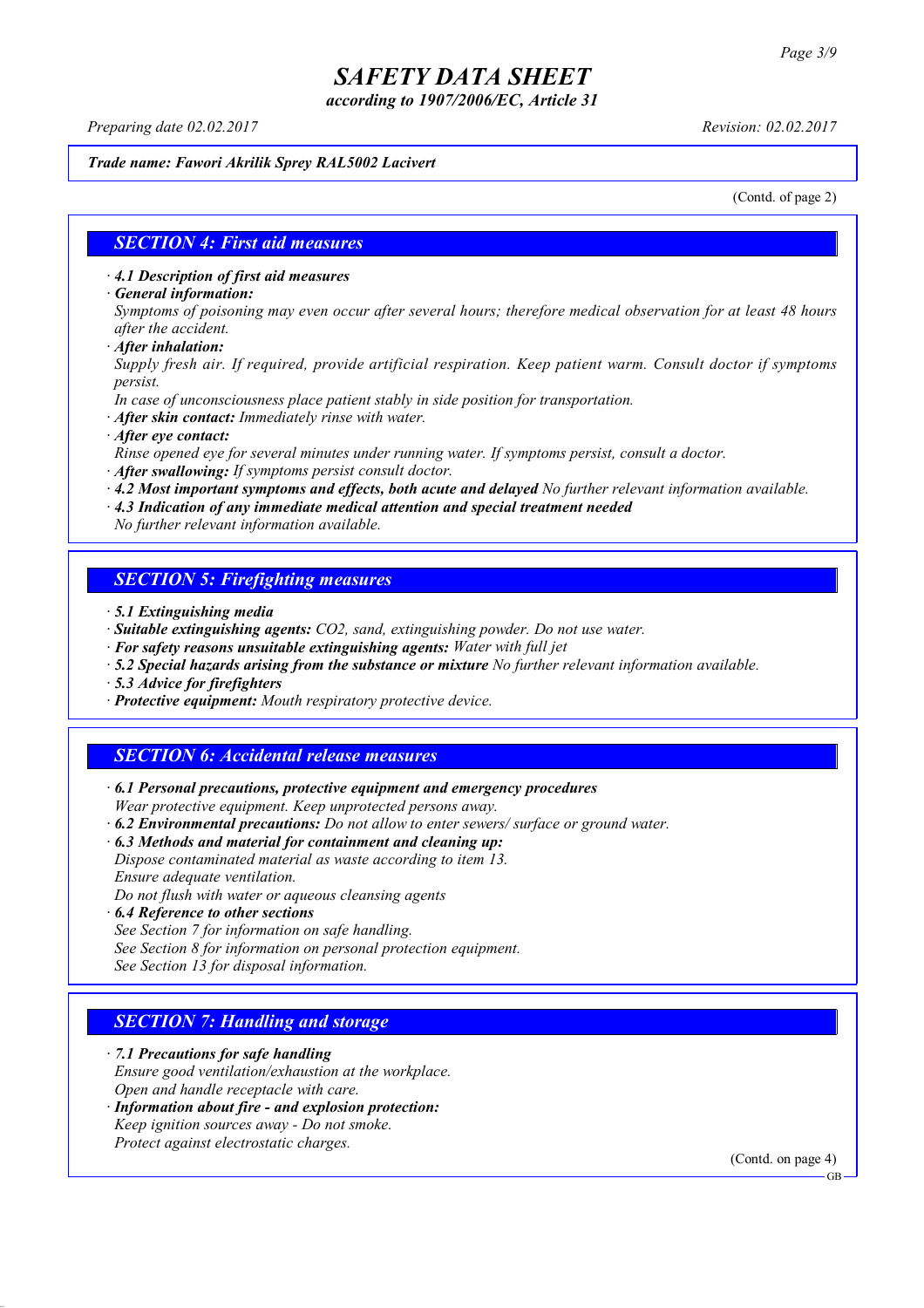GB

# *SAFETY DATA SHEET*

*according to 1907/2006/EC, Article 31*

*Preparing date 02.02.2017 Revision: 02.02.2017*

#### *Trade name: Fawori Akrilik Sprey RAL5002 Lacivert*

(Contd. of page 3) *Pressurised container: protect from sunlight and do not expose to temperatures exceeding 50 °C, i.e. electric lights. Do not pierce or burn, even after use. Do not spray onto a naked flame or any incandescent material.*

- *· 7.2 Conditions for safe storage, including any incompatibilities · Storage:*
- *· Requirements to be met by storerooms and receptacles: Store in a cool location. Observe official regulations on storing packagings with pressurised containers.*
- *· Information about storage in one common storage facility: Not required. · Further information about storage conditions: Keep container tightly sealed. Do not seal receptacle gas tight. Store in cool, dry conditions in well sealed receptacles. Protect from heat and direct sunlight.*

*· 7.3 Specific end use(s) No further relevant information available.*

### *SECTION 8: Exposure controls/personal protection*

*· Additional information about design of technical facilities: No further data; see item 7.*

| 8.1 Control parameters                                                          |
|---------------------------------------------------------------------------------|
| · Ingredients with limit values that require monitoring at the workplace:       |
| $67-64-1$ acetone                                                               |
| WEL Short-term value: $3620$ mg/m <sup>3</sup> , 1500 ppm                       |
| Long-term value: 1210 mg/m <sup>3</sup> , 500 ppm                               |
| 1330-20-7 Xylol, Isomerengemisch (wenn Flammpunkt<21 $^{\circ}$ C)              |
| WEL Short-term value: $441$ mg/m <sup>3</sup> , 100 ppm                         |
| Long-term value: $220$ mg/m <sup>3</sup> , 50 ppm                               |
| Sk. BMGV                                                                        |
| 123-86-4 n-butyl acetate                                                        |
| WEL Short-term value: 966 mg/m <sup>3</sup> , 200 ppm                           |
| Long-term value: 724 mg/m <sup>3</sup> , 150 ppm                                |
| 111-76-2 2-Butoxyethanol                                                        |
| WEL Short-term value: 246 mg/m <sup>3</sup> , 50 ppm                            |
| Long-term value: 123 mg/m <sup>3</sup> , 25 ppm                                 |
| Sk, BMGV                                                                        |
| · Ingredients with biological limit values:                                     |
| 1330-20-7 Xylol, Isomerengemisch (wenn Flammpunkt<21 °C)                        |
| $BMGV$ 650 mmol/mol creatinine                                                  |
| Medium: urine                                                                   |
| Sampling time: post shift                                                       |
| Parameter: methyl hippuric acid                                                 |
| 111-76-2 2-Butoxyethanol                                                        |
| <b>BMGV</b> 240 mmol/mol creatinine                                             |
| Medium: urine                                                                   |
| Sampling time: post shift                                                       |
| Parameter: butoxyacetic acid                                                    |
| · Additional information: The lists valid during the making were used as basis. |
| (Contd. on page 5)                                                              |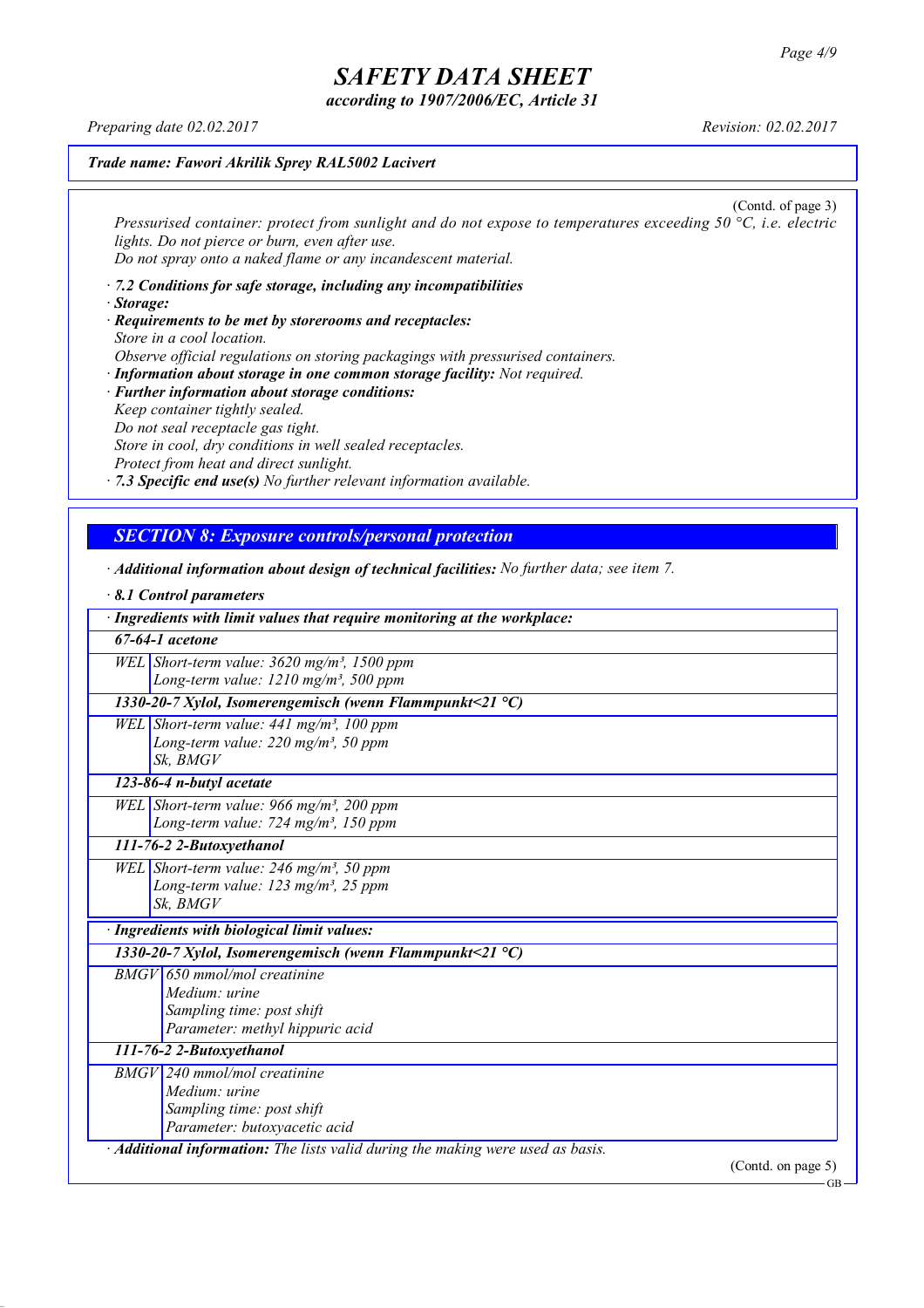*according to 1907/2006/EC, Article 31*

*Preparing date 02.02.2017 Revision: 02.02.2017*

*Trade name: Fawori Akrilik Sprey RAL5002 Lacivert*

(Contd. of page 4)

*· 8.2 Exposure controls*

- *· Personal protective equipment:*
- *· General protective and hygienic measures:*

*Keep away from foodstuffs, beverages and feed. Immediately remove all soiled and contaminated clothing Wash hands before breaks and at the end of work. Avoid contact with the eyes.*

*Avoid contact with the eyes and skin.*

#### *· Respiratory protection:*

In case of brief exposure or low pollution use respiratory filter device. In case of intensive or longer exposure use *self-contained respiratory protective device.*

*· Protection of hands:*



*Protective gloves*

*The glove material has to be impermeable and resistant to the product/ the substance/ the preparation.* Due to missing tests no recommendation to the glove material can be given for the product/ the preparation/ the *chemical mixture.*

Selection of the glove material on consideration of the penetration times, rates of diffusion and the degradation *· Material of gloves*

The selection of the suitable gloves does not only depend on the material, but also on further marks of quality and *varies from manufacturer to manufacturer. As the product is a preparation of several substances, the resistance* of the glove material can not be calculated in advance and has therefore to be checked prior to the application.

*· Penetration time of glove material*

The exact break trough time has to be found out by the manufacturer of the protective gloves and has to be *observed.*

*· Eye protection:*



*Tightly sealed goggles*

| $\cdot$ 9.1 Information on basic physical and chemical properties<br><b>General Information</b> |                                           |  |
|-------------------------------------------------------------------------------------------------|-------------------------------------------|--|
| $\cdot$ Appearance:                                                                             |                                           |  |
| Form:                                                                                           | Aerosol                                   |  |
| Colour:                                                                                         | <i>According to product specification</i> |  |
| $\cdot$ Odour:                                                                                  | Characteristic                            |  |
| Change in condition<br><b>Boiling point/Boiling range:</b>                                      | Not applicable, as aerosol.               |  |
| · Flash point:                                                                                  | $\leq$ 0 °C                               |  |
| · Ignition temperature:                                                                         | >400 °C                                   |  |
| · Danger of explosion:                                                                          | Not determined.                           |  |
| · Explosion limits:                                                                             |                                           |  |
| Lower:                                                                                          | 1.8 Vol $\%$                              |  |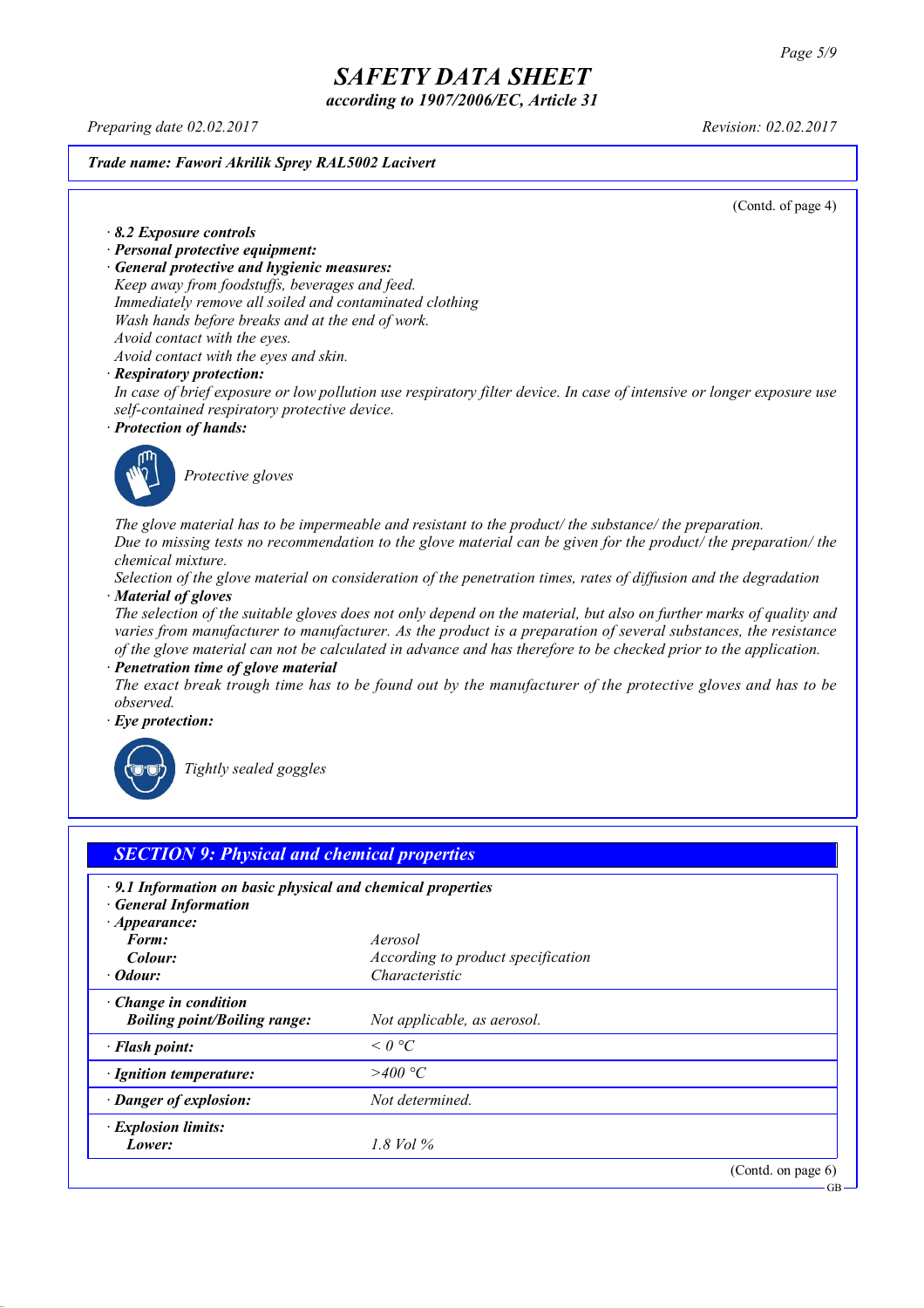*according to 1907/2006/EC, Article 31*

*Preparing date 02.02.2017 Revision: 02.02.2017*

*Trade name: Fawori Akrilik Sprey RAL5002 Lacivert*

|                                                            |                                            | (Contd. of page 5) |
|------------------------------------------------------------|--------------------------------------------|--------------------|
| <b>Upper:</b>                                              | 9.5 Vol $\%$                               |                    |
| $\cdot$ Vapour pressure at 20 °C:                          | 4.5 <sub>bar</sub>                         |                    |
| $\cdot$ Density:                                           |                                            |                    |
| Relative density at 20 $^{\circ}C$                         | $0.95 + -0.05$                             |                    |
| Vapour density at 20 $^{\circ}C$                           | $>l$ g/cm <sup>3</sup> (hava=1)            |                    |
| $\cdot$ Solubility in / Miscibility with                   |                                            |                    |
| water:                                                     | Partly miscible.                           |                    |
| · Partition coefficient (n-octanol/water): Not determined. |                                            |                    |
| $\cdot$ <i>Viscosity:</i>                                  |                                            |                    |
| Dynamic:                                                   | Not determined.                            |                    |
| Kinematic:                                                 | Not determined.                            |                    |
| Solvent content:                                           |                                            |                    |
| $VOC$ (EC)                                                 | $600$ g/l                                  |                    |
| $\cdot$ 9.2 Other information                              | No further relevant information available. |                    |

### *SECTION 10: Stability and reactivity*

*· 10.1 Reactivity*

- *· 10.2 Chemical stability*
- *· Thermal decomposition / conditions to be avoided: No decomposition if used according to specifications.*
- *· 10.3 Possibility of hazardous reactions No dangerous reactions known.*
- *· 10.4 Conditions to avoid No further relevant information available.*
- *· 10.5 Incompatible materials: No further relevant information available.*
- *· 10.6 Hazardous decomposition products: No dangerous decomposition products known.*

### *SECTION 11: Toxicological information*

*· 11.1 Information on toxicological effects*

*· Acute toxicity:*

*· LD/LC50 values relevant for classification:*

*110-82-7 cyclohexane*

*Oral LD50 12705 mg/kg (rat)*

- *· Primary irritant effect:*
- *· on the skin: No irritant effect.*
- *· on the eye: Irritating effect.*
- *· Sensitisation: No sensitising effects known.*
- *· Additional toxicological information:*

*The product shows the following dangers according to the calculation method of the General EU Classification Guidelines for Preparations as issued in the latest version:*

*Harmful Irritant*

### *SECTION 12: Ecological information*

*· 12.1 Toxicity*

*· Aquatic toxicity: No further relevant information available.*

(Contd. on page 7)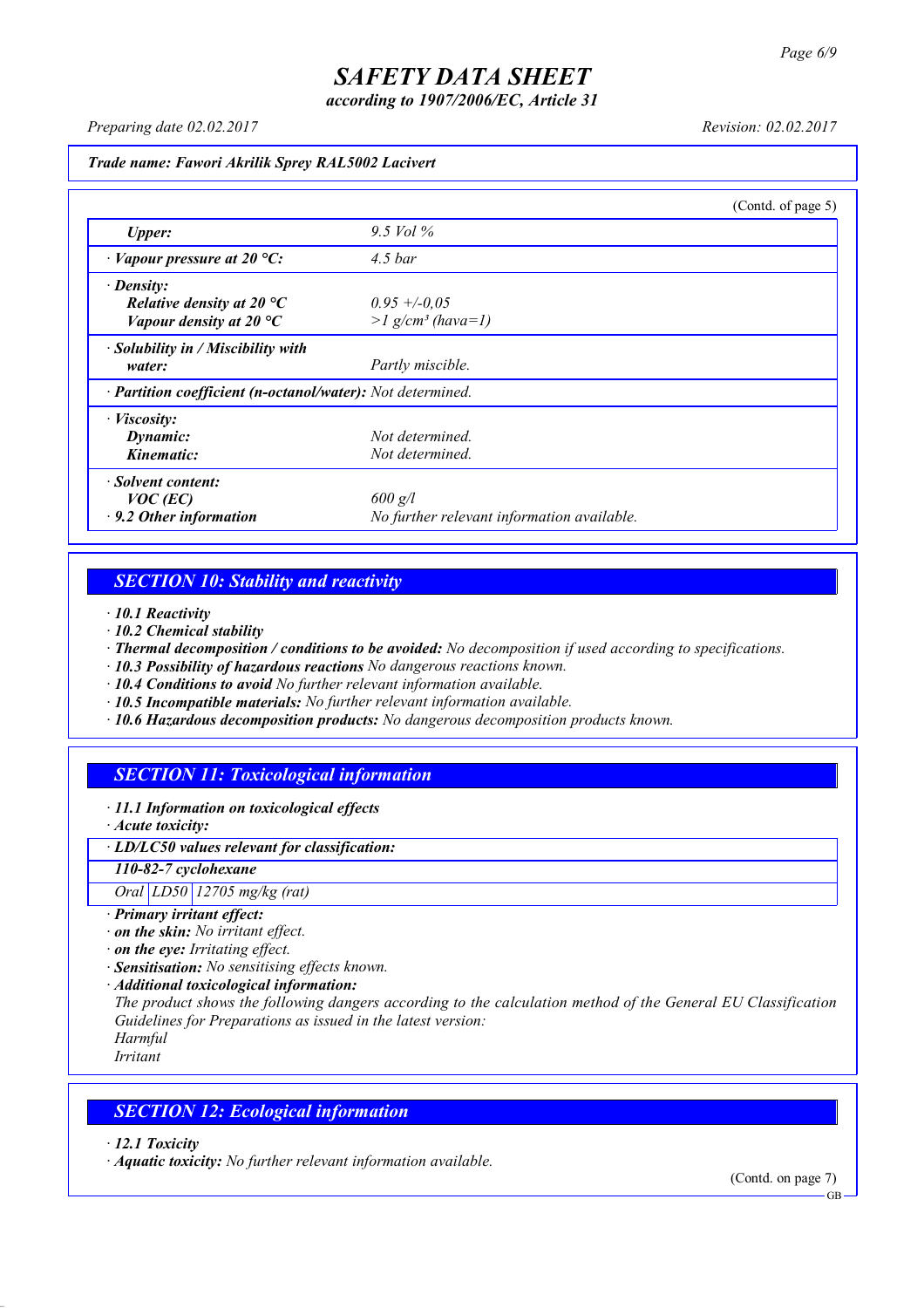*according to 1907/2006/EC, Article 31*

*Preparing date 02.02.2017 Revision: 02.02.2017*

*Trade name: Fawori Akrilik Sprey RAL5002 Lacivert*

(Contd. of page 6)

- *· 12.2 Persistence and degradability No further relevant information available.*
- *· 12.3 Bioaccumulative potential No further relevant information available.*
- *· 12.4 Mobility in soil No further relevant information available.*
- *· Additional ecological information:*

*· General notes:*

- *Water hazard class 1 (German Regulation) (Self-assessment): slightly hazardous for water*
- Do not allow undiluted product or large quantities of it to reach ground water, water course or sewage system.
- *· 12.5 Results of PBT and vPvB assessment*
- *· PBT: Not applicable.*
- *· vPvB: Not applicable.*

*· 12.6 Other adverse effects No further relevant information available.*

### *SECTION 13: Disposal considerations*

*· 13.1 Waste treatment methods*

*· Recommendation*

*Must not be disposed together with household garbage. Do not allow product to reach sewage system.*

- *· Uncleaned packaging:*
- *· Recommendation: Disposal must be made according to official regulations.*

| $\cdot$ 14.1 UN-Number               |                     |  |
|--------------------------------------|---------------------|--|
| ADR, IMDG, IATA                      | <b>UN1950</b>       |  |
| $\cdot$ 14.2 UN proper shipping name |                     |  |
| $\cdot$ ADR                          | 1950 AEROSOLS       |  |
| $\cdot$ IMDG                         | <b>AEROSOLS</b>     |  |
| $\cdot$ IATA                         | AEROSOLS, flammable |  |
| · 14.3 Transport hazard class(es)    |                     |  |
| $\cdot$ ADR                          |                     |  |
|                                      |                     |  |
| $\cdot$ Class                        | 2 5F Gases.         |  |
| $\cdot$ Label                        | 2 <sub>1</sub>      |  |
| $\cdot$ IMDG, IATA                   |                     |  |
|                                      |                     |  |
| · Class                              | 2.1                 |  |
| $\cdot$ Label                        | 2.1                 |  |
| · 14.4 Packing group                 |                     |  |
| ADR, IMDG, IATA                      | Void                |  |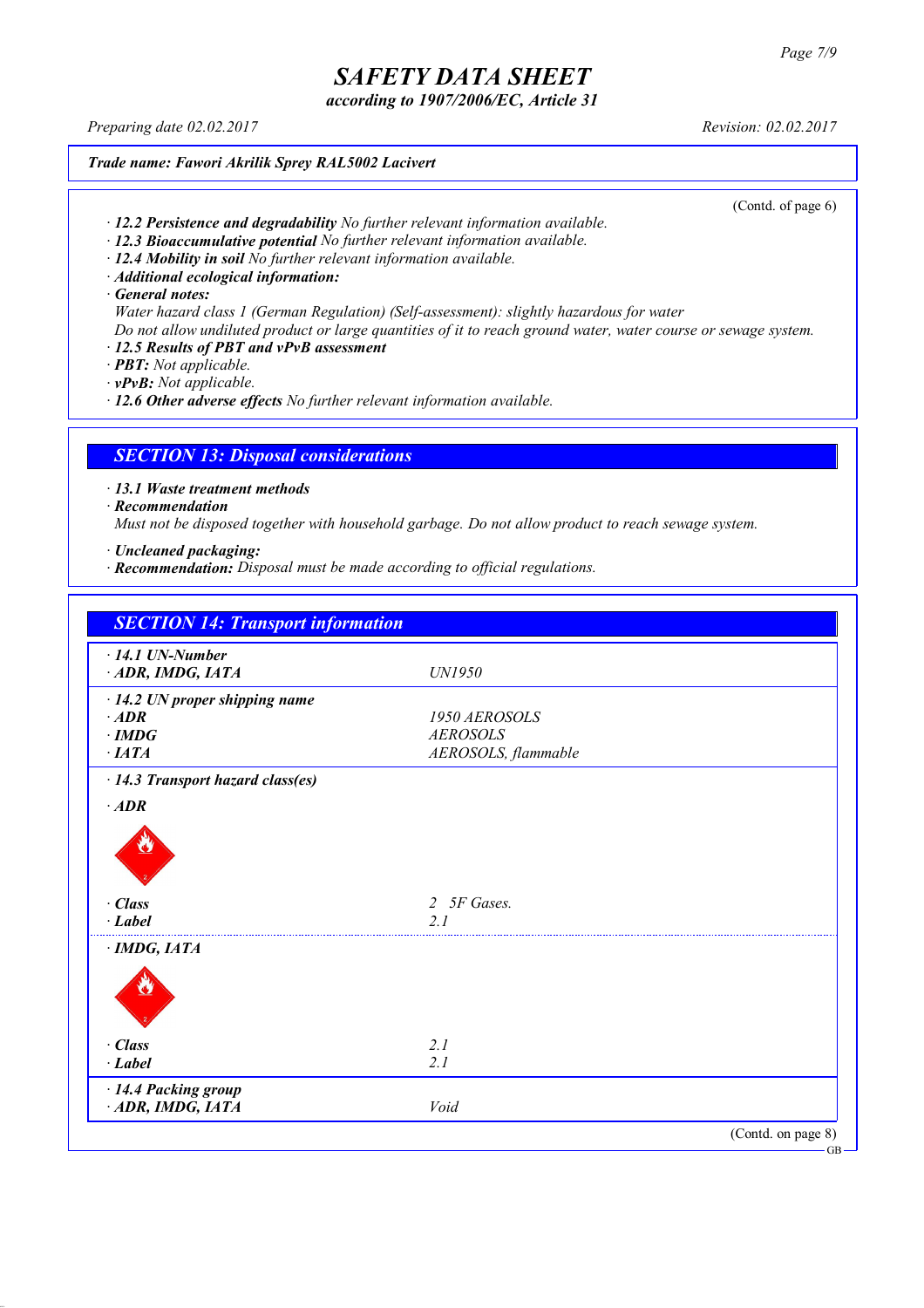*according to 1907/2006/EC, Article 31*

*Preparing date 02.02.2017 Revision: 02.02.2017*

*Trade name: Fawori Akrilik Sprey RAL5002 Lacivert*

|                                                         |                                    | (Contd. of page 7) |
|---------------------------------------------------------|------------------------------------|--------------------|
| $\cdot$ 14.5 Environmental hazards:                     |                                    |                    |
| $\cdot$ Marine pollutant:                               | No                                 |                    |
| $\cdot$ 14.6 Special precautions for user               | Warning: Gases.                    |                    |
| · Danger code (Kemler):                                 |                                    |                    |
| <b>EMS Number:</b>                                      | $F-D$ , $S-U$                      |                    |
| $\cdot$ 14.7 Transport in bulk according to Annex II of |                                    |                    |
| <b>MARPOL73/78 and the IBC Code</b>                     | Not applicable.                    |                    |
| · Transport/Additional information:                     |                                    |                    |
| $\cdot$ ADR                                             |                                    |                    |
| $\cdot$ Limited quantities (LQ)                         | II.                                |                    |
| $\cdot$ Excepted quantities (EQ)                        | $Code$ $E0$                        |                    |
|                                                         | Not permitted as Excepted Quantity |                    |
| · Transport category                                    | 2                                  |                    |
| · Tunnel restriction code                               | D                                  |                    |
| $\cdot$ IMDG                                            |                                    |                    |
| $\cdot$ Limited quantities (LQ)                         | II.                                |                    |
| $\cdot$ Excepted quantities (EQ)                        | Code: E0                           |                    |
|                                                         | Not permitted as Excepted Quantity |                    |
| · UN "Model Regulation":                                | UN1950, AEROSOLS, 2.1              |                    |

### *SECTION 15: Regulatory information*

*· 15.1 Safety, health and environmental regulations/legislation specific for the substance or mixture*

*· National regulations:*

*Class Share in % NK 55.5*

*· 15.2 Chemical safety assessment: A Chemical Safety Assessment has not been carried out.*

### *SECTION 16: Other information*

This information is based on our present knowledge. However, this shall not constitute a guarantee for any *specific product features and shall not establish a legally valid contractual relationship.*

#### *· Relevant phrases*

*H220 Extremely flammable gas. H225 Highly flammable liquid and vapour. H226 Flammable liquid and vapour. H280 Contains gas under pressure; may explode if heated. H302 Harmful if swallowed. H304 May be fatal if swallowed and enters airways. H312 Harmful in contact with skin. H315 Causes skin irritation. H319 Causes serious eye irritation. H332 Harmful if inhaled. H336 May cause drowsiness or dizziness. H400 Very toxic to aquatic life. H410 Very toxic to aquatic life with long lasting effects.*

(Contd. on page 9)